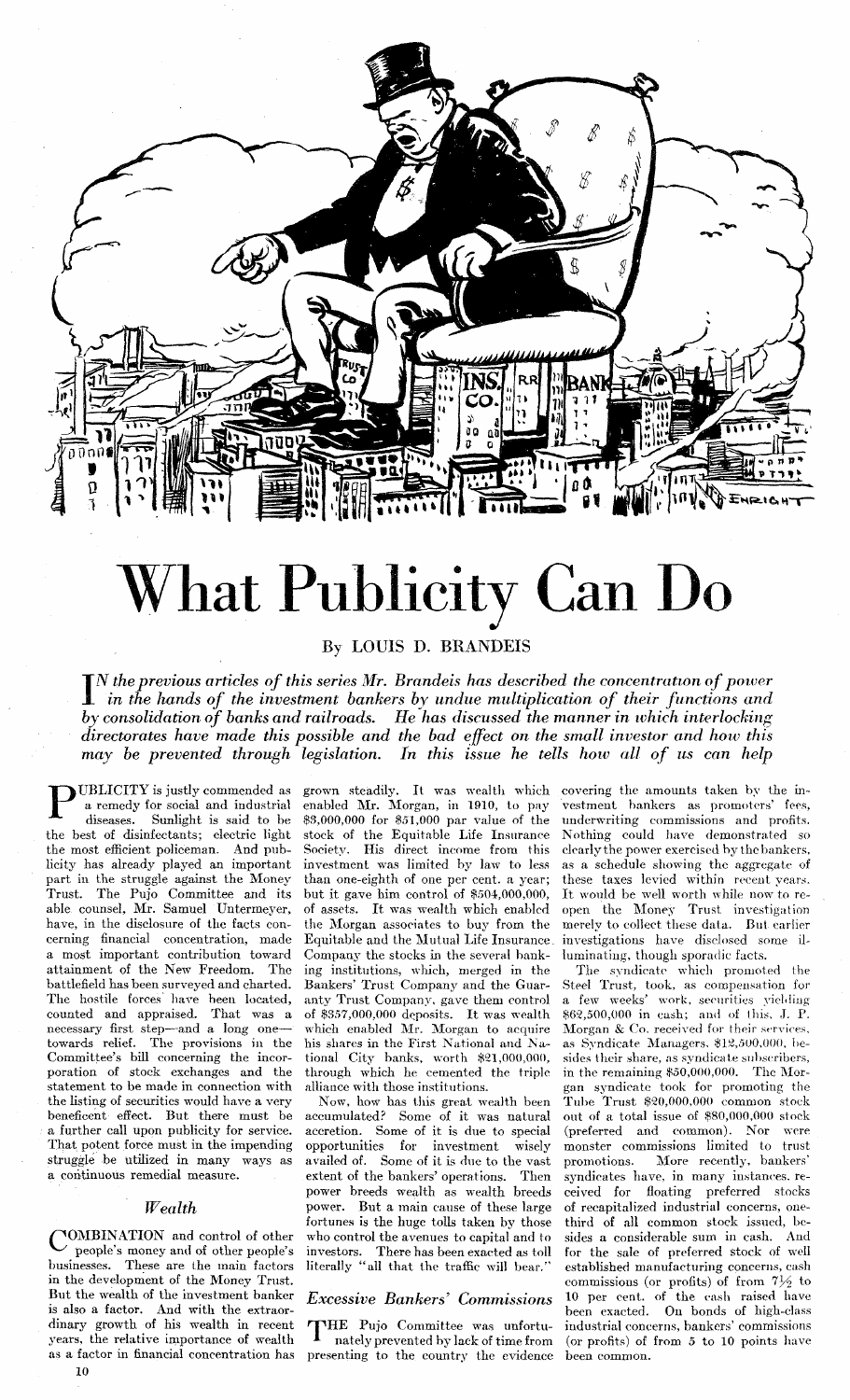Nor have these heavy charges been confined to industrial concerns. Even railroad securities, supposedly of high grade, have been subjected to like burdens. At a time when the New Haven's credit was still unimpaired, J. P. Morgan & Co. took the New York, Westchester & Boston Railway first mortgage bonds, guaranteed by the New Haven at  $92\frac{1}{2}$ ; and they were marketed at  $96\frac{1}{4}$ . They took the Portland Terminal Company bonds, guaranteed by the Xaine Central Railroad-a corporation of unquestionable credit-at about 88, and these were marketed at 92.

**A** large part of these underwriting commissions is taken by the great banking houses, not for their services in selling the bonds, nor in assuming risks, but for securing others to sell the bonds and incur risks. Thus when the Interboro Railway,-a most prosperous corporation,-financed its recent \$170,000,000 bond issue, J. P. Morgan **ik** Co. received a **3** per cent. commission; that is, \$5,100,000, practically for arranging that others should underwrite and sell the bonds.

The aggregate commissions or profits so taken by leading banking houses can only be conjectured, as the full amount of their transactions has not been disclosed, and the rate of commission or profit varies very widely. But the Pujo Committee has supplied some interesting data bearing upon the subject: Counting the issues of securities of interstate corporations only, J. P. Morgan & Co. directly procured the public marketing alone or in conjunction with others during the years<br>1902–1912 of \$1,950,000,000. What the 1902-1912, of \$1.950,000,000. What the average commission or profit taken by J. P. Morgan & Co. was we do not know; but we do know that every one per cent.<br>on that sum vields \$19.500.000. Yet on that sum yields  $$19,500,000$ . even that huge aggregate of \$1,950,- 000,000, includes only a part of the securities on which commissions or profits were paid. It does not include any issue of an intra-state corporation. It does not include any securities privately marketed. It does not include any government, state or municipal bonds.

It is to exactions such as these that the wealth of the investment banker is in large part due. And since this wealth is an important factor in the creation of the power exercised by the Money Trust, we must endeavor to put an end to this improper wea'th getting, as well as to<br>improper combination. The Money improper combination. Trust is so powerful and so firmly entrenched, that each of the sources of its undue power must be effectually stopped, if we would attain the New Freedom.

# *How Shall Excessive Charges Be Stopped* ?

THE Pujo Committee recommends, as<br>a remedy for such excessive charges, a remedy for such excessive charges, that interstate corporations be prohibited from entering into any agreements creating a sole fiscal agent to dispose of their security issues; that the issue of the securities of interstate railroads be placed under the supervision of the Interstate Commerce Commission; **and** that their securities should be disposed of only upon public or private competitive bids, or under regulations to be prescribed by the Commission with full powers of investigation that will discover and punish combinations which prevent competition in bidding. Some of the state public service commissions now exercise such power; and it may possibly be wise to confer this power upon the interstate commission, despite the recommendation of the Hadley Railroad Securities Commission to the contrary. But the official regulation as proposed by the Pujo Committee would be confined to railroad corporations; and the new security issues of other corporations listed on the New York Stock Exchange have aggregated in the last five years \$4,525,404,025, which is more than either the railroad or the municipal issues. Publicity offers, however, another and even more promising remedy: A regulation of bankers' charges which would apply automatically to railroad, public-service and industrial corporations alike.

The question may be asked: Why have these excessive charges been submitted<br>to? Corporations, which in the first Corporations, which in the first instance bear the chargcs for capital, have. douhtless, submitted because of banker-control; exercised directly through interlocking directorates, or kindred relations, and indirectly through combinations among bankers to suppress competition. But why have the investors submitted, since ultimately all these charges are borne by the investors, except so far as corporations succeed in shifting the burden upon the community? The large

army of small investors, constituting a substantial majority of all sccurity buyers, are entirely free from banker control. Their submission is undoubtedly due, in part, to the fact that the bankers control the avenues to recognizedly safe investments, almost as fully as they do the avenues to capital. But the investor's servility is due probably, also, to his ignorance of the facts. Is it not probahle that, if each investor knew the extent to which the security he buys from the banker is diluted by excessive underwritings, commissions and profits, there would be a strike of capital against these unjust exactions?

# *The Strike of Capital*

 $\rm A$  RECENT British experience sup-<br>ports this view. Last spring nine different issues, aggregating \$135,840.000, were offered by syndicates on the London market, and on the average only about 10 per cent. of these loans was taken by<br>the public. Money was "tight." but the the public. Money was "tight," rates of interest offered were very liberal, and no one doubted that the investors were well supplied with funds. *The London Daily Mail* presented an explanation:

"The long series of rebuffs to new loans at the hands of investors reached a climax in the ill success of the great Rothschild issue. It will remain a topic of financial discussion for many days, and many in the city are expressing the opinion that it may havc a revolutionary effect upon the present system of loan issuing and underwriting. The question being discussed is that the public have become loth to subscribe for stock which they believe the underwriters can afford, by reason of the commission they receive, to sell subsequently at a lower price than the issue price, and that the Stock Exchange has begun to realize the public's attitude. The public sees in the underwriter not so much one who insures that the loan shall be subscribed in return for its commission as a middleman, who, as it were, has an opportunity of obtaining stock at a lower price than the public in order that he may pass it off at a profit subsequently. They prefer not to subscribe but to await an opportunity of dividing that profit. They feel that if, when these issues



*The syndicate which promoted the Steel Trust took, as compensation for a few weeks' work, securities yielding \$62,500,000 in cash*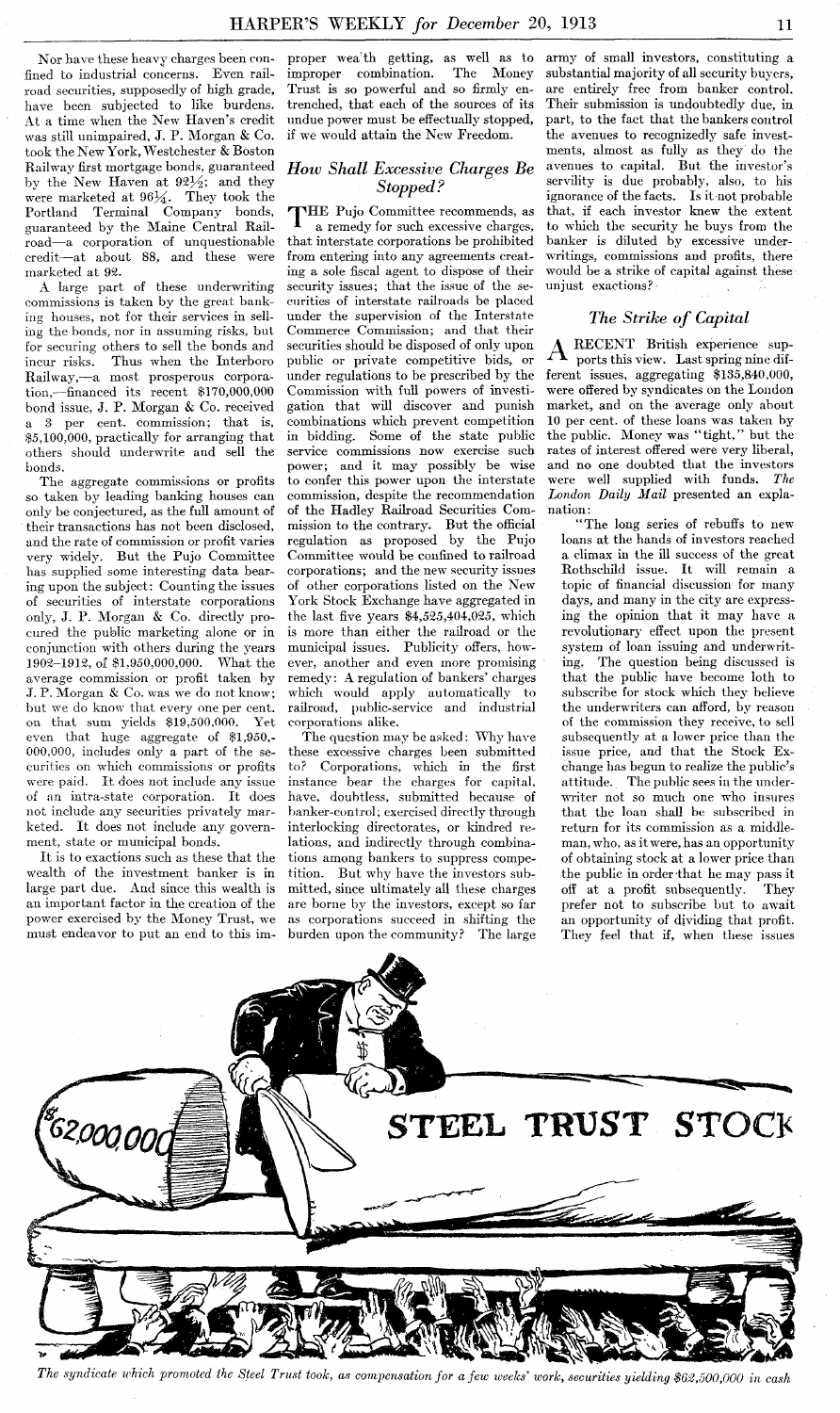

*Publicity has already played an important part in the struggle against the money trust* 

were made, the stock were offered them at a more attractive price there would be less need to pay the underwriters so high commissions. It is another practical protest, if indirect, against the existence of the middleman, which protest is one of the features of presentday finance."

## *Publicily as a Remedy*

G OMPEL bankers when issuing securi-ties to make public the commissions or profits thev are receiving. Let every circular letter, prospectus or advertisemerit of a hond or stock show clearly what the banker received for his middleman-services, and what the bonds and stocks net the issuing corporation. That is knowledge to which both the existing security holder and the prospective purchaser is fairly entitled. If the bankers' compensation is reasonahle, considering the skill and risk involved, there can be no ohjection to making it lmomn. If it is not reasonahle, the investor will "strike," as investors seem to have done recently in England.

Such disclosures of bankers' commissions or profits is demanded also for another reason: It will aid the investor in judging of the safety of the investment. In the marketing of securities there are two classes of risks: One is the risk whether the banker (or the corporation) will find ready purchasers for the bonds or stock at the issne price: the other whether the investor will get a good article. The maker of the security and the banker are interested only in getting it sold at the issue price. The investor is interested primarily in buying a good article. The small investor relies almost exclusively upon the banker for his knowledge and judgment as to the quality of the security; and it is this which makes his relation to the banker one of confidence. But at present, the investment banker occupies a position inconsistent with that relation. The bankers' compensation should, of course, vary according to the risk *he* assumes. Where there is a large risk that the bonds or stock will not bc promptly sold at the issue price. the underwriting commission (that is the insurance premium) should be correspondingly large. But the banker ought not to be paid more for getting investors to assume a larger risk. In practice the banker gets the higher commission for underwriting the weaker security. on the ground that his own risk is greater. And the weaker the security, the greater is the banker's incentive to induce his customers to relieve him. Now the law

service corporations) to fix bankers' profits. And it should not seek to prevent investors from making bad bargains. But it is now recognized in the simplest merchandising, that there should be full disclosures. The archaic doctrine of *caveat emptor* is vanishing. The law has begun to require publicity in aid of fair dealing. The Federal Pure Food Law does not guarantee quality or prices; but it helps the buyer to judge of quality by requiring disclosure of ingredients. Among the most important facts to bc learned for determining the real value of a security is the amount of water it contains. And any excessive amount paid to the banker for marketing a security is water. Require a full disclosure to the investor of the amount of commissions and profits paid; and not only will investors be put on their guard, but bankers' compensation will tend to adjust itself automatically to what is fair and reasonable. Excessive commissions-this form of unjustly acquired wealth--will in large part cease.

#### Real Disclosure

 $\mathrm{B^{UT}}$  the disclosure must be real. And it must be a disclosure to the investor. It will not suffice to require merely the filing of a statement of facts with the Commissioner of Corporations or with a score of other officials, federal and state. That would be almost as effective as if the Pure Food Law required a manufacturer merely to deposit with the Department a statement of ingredients, instead of requiring the label to tell the story. Nor would the filing of a full statement with the Stock Exchange, when incorporated, as provided by the Pujo Committee bill, be adequate.

To be effective, knowledge of the facts must be actually brought home to the investor, and this can best be done by requiring the facts to be stated in good, large type in every notice, circular, letter and advertisement inviting the investor to purchase. Compliance with this requirement should also be obligatory, and not something which the investor could waive. For the whole public is interested in putting an end to the bankers' exactions. England undertook, years ago, to protect its investors against the wiles of promoters, by requiring a somewhat similar disclosure; but the British Act failed, in large part, of its purpose, partly because under it the statement of facts was filed only with a public official, and partly because the investor could waive the provision. And the British Statute has now been changed in the latter respect.

#### *Disclose Syndicate Particulars*

THE required publicity should also include a disclosure of all participants in an underwriting. It is a common incident of underwriting that no member of the syndicate will sell at less than the syndicate price for a definite period, unless the syndicate is sooner dissolved. In other words, the bankers make, by agreement, an artificial price. The agreement is probably illegal under the Sherman Anti-Trust Law. This price maintenance is, however, not necessarily objectionable. It may be entirely consistent with the general welfare if the facts are made known. But disclosure should include a list of those participating in the underwriting so that the public may not be misled. The investor should know whether his advisor is disinterested.

Not long ago a member of a leading banking house was undertaking to justify a commission taken by his firm for floating a now favorite preferred stock of a manufacturing concern. The bankers took for their services \$250,000 in eash, besides one third of the common stock, amounting to about  $$2,000,000$ . "Of course," he said, "that would have been too much if we could have kept it all for<br>ourselves; but we couldn't. We had to ourselves; but we couldn't. divide up a large part. There were fifty-



should not undertake (except incidentally The main cause of these large fortunes is the high tolls taken by those who control the in connection with railroads and public- *avenues to capital and to investors*